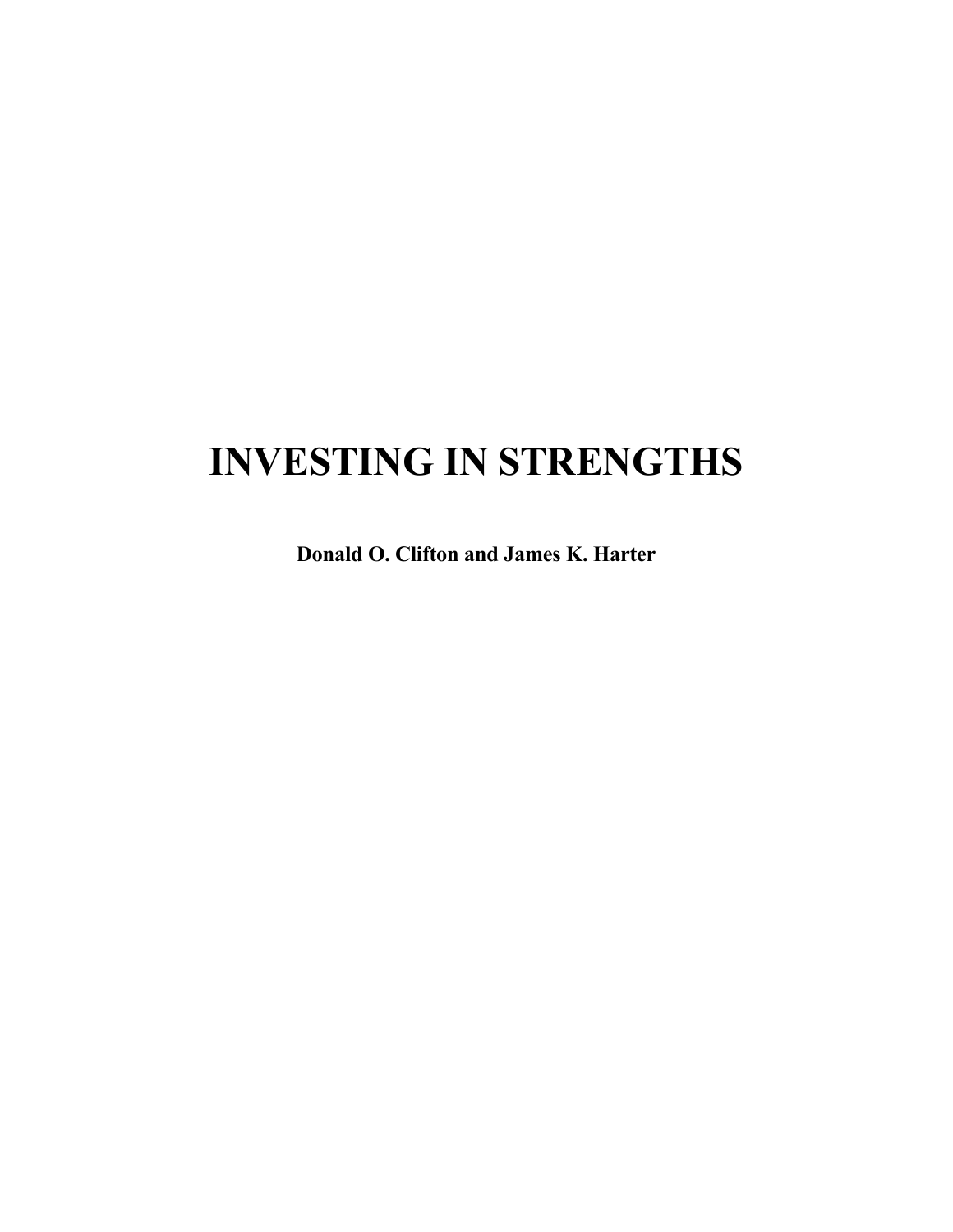### **CREDITS**

Clifton, D.O., & Harter, J.K. (2003). Investing in Strengths. In A. K.S. Cameron, B. J.E. Dutton, & C. R.E. Quinn (Eds.), *Positive Organizational Scholarship: Foundations of a New Discipline* (pp. 111-121). San Francisco: Berrett-Koehler Publishers, Inc.

Reprinted with permission of the publisher. From *Positive Organizational Scholarship: Foundations of a New Discipline*, copyright© 2003 by A. K.S. Cameron, B. J.E. Dutton, & C. R.E. Quinn (Eds.), Berrett-Koehler Publishers, Inc., San Francisco, CA. All rights reserved. [www.bkconnection.com.](http://www.bkconnection.com/)

# **GALLUP COPYRIGHTS**

This document contains proprietary research, copyrighted material, and literary property of The Gallup Organization. It is not to be copied, quoted, or reproduced without the expressed written permission of The Gallup Organization. Gallup<sup>®</sup>,  $Q^{12}$ <sup>®</sup>, and StrengthsFinder®, are trademarks of The Gallup Organization, Princeton, N.J.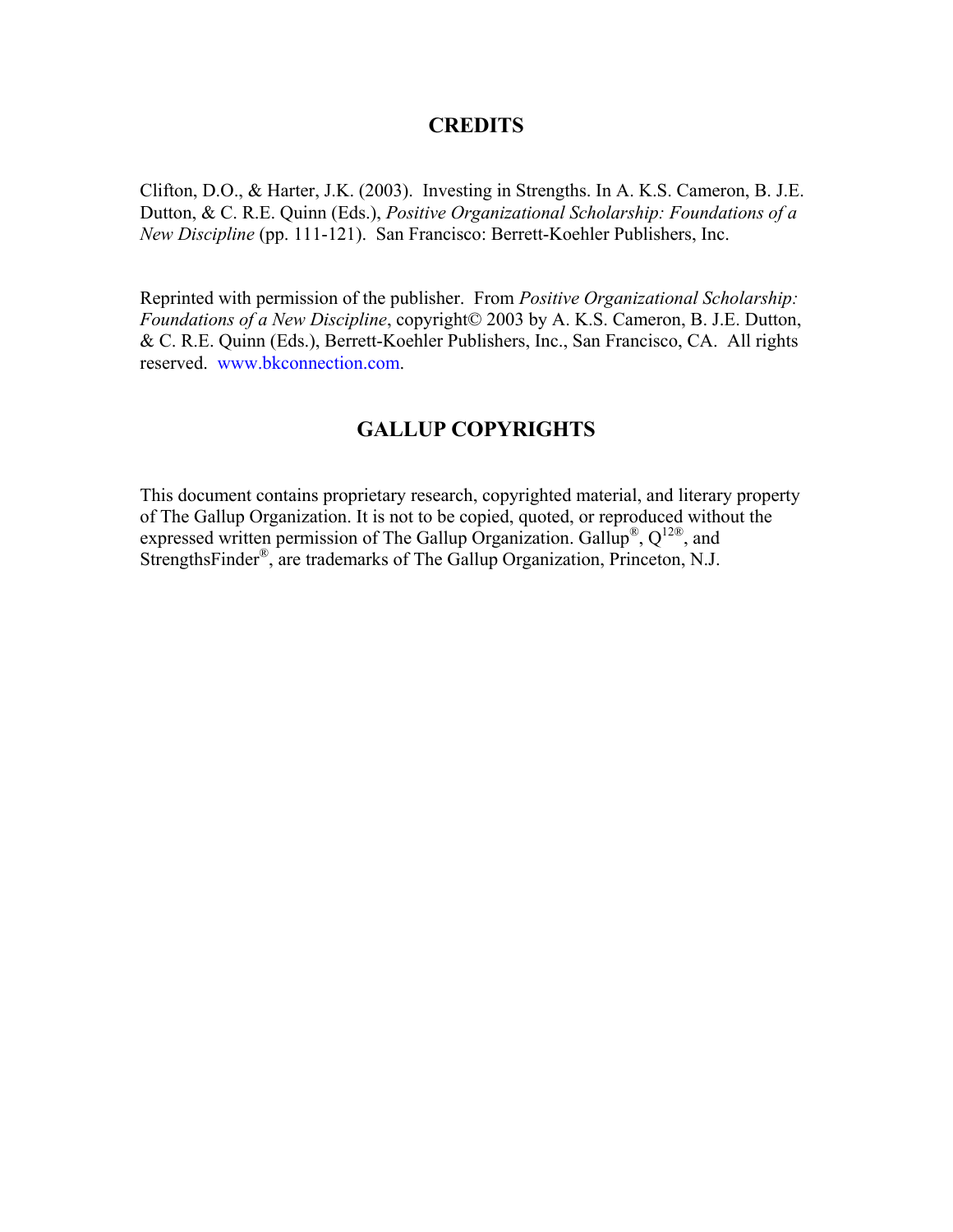# **INVESTING IN STRENGTHS**

## **Donald O. Clifton and James K. Harter**

For more than thirty years, the Gallup Organization has investigated the nature of human talents and strengths. By interviewing the approximately 2 million people in a wide range of roles and industries, Gallup has discovered that our talents--defined as our naturally recurring patterns of thought, feeling, or behavior, that can be productively applied--are our greatest opportunities for success. Further, by refining our dominant talents with skill and knowledge, we can create strength--the ability to provide consistent, near-perfect performance in a given activity.

During the 1950s, the Nebraska School Study Council, supported a statewide research project to identify the relative value of different methods for teaching rapid reading (the methods were: tachistocope, film, and determined effort). About 6,000 tenth-graders participated. The results showed no statistically significant differences between the methods; the differences were between teachers (Glock, 1955). While analyzing the data, researchers were puzzled by the observation that the students who read the fastest at the study's outset made the greatest gains during the study -- from approximately 300 to 2,900 words per minute. The students who read slower at the outset also made gains, but small in comparison.

These data stirred the hypothesizing. Could it be that the greatest gains in human development are based on investment in what people do best naturally -- in their areas of talent? Although there may have been many observations of the greater return from investing in talents and developing strengths, this particular event encouraged thoughts about a "strengths" approach to teaching and management, and has led to this hypothesis: individuals gain more when they build on their talents, than when they make comparable efforts to improve their areas of weakness.

Although it may be necessary for a company to correct behavior that is producing counterproductive outcomes (such as a rude customer service representative causing sales to decline), developing the strengths (such as helping the top salesperson double his or her sales) should also be considered. The strengths-based organization does not ignore weaknesses, but rather achieves optimization, where talents are focused and built upon and weaknesses are understood and managed. It is the practice of taking behavior or a process from the  $+10$  to  $+40$ rather than working from -10 to -4 with about the same amount of effort. Weaknesses may diminish with training, but the efficiency is less than when one focuses on talents.

Organizations are more than the sum of the individuals that compose them, but the most basic, and perhaps the most important, form of strengths investment lies with the individual. When more individuals within organizations have their talents identified, understood, and

Reprinted with permission of the publisher. From *Positive Organizational Scholarship*: Foundations of a New Discipline, copyright© 2003 by A. K.S. Cameron, B. J.E. Dutton, & C. R.E. Quinn (Eds.), Berrett-Koehler Publishers, Inc., San Francisco, CA. All rights reserved. www.bkconnection.com.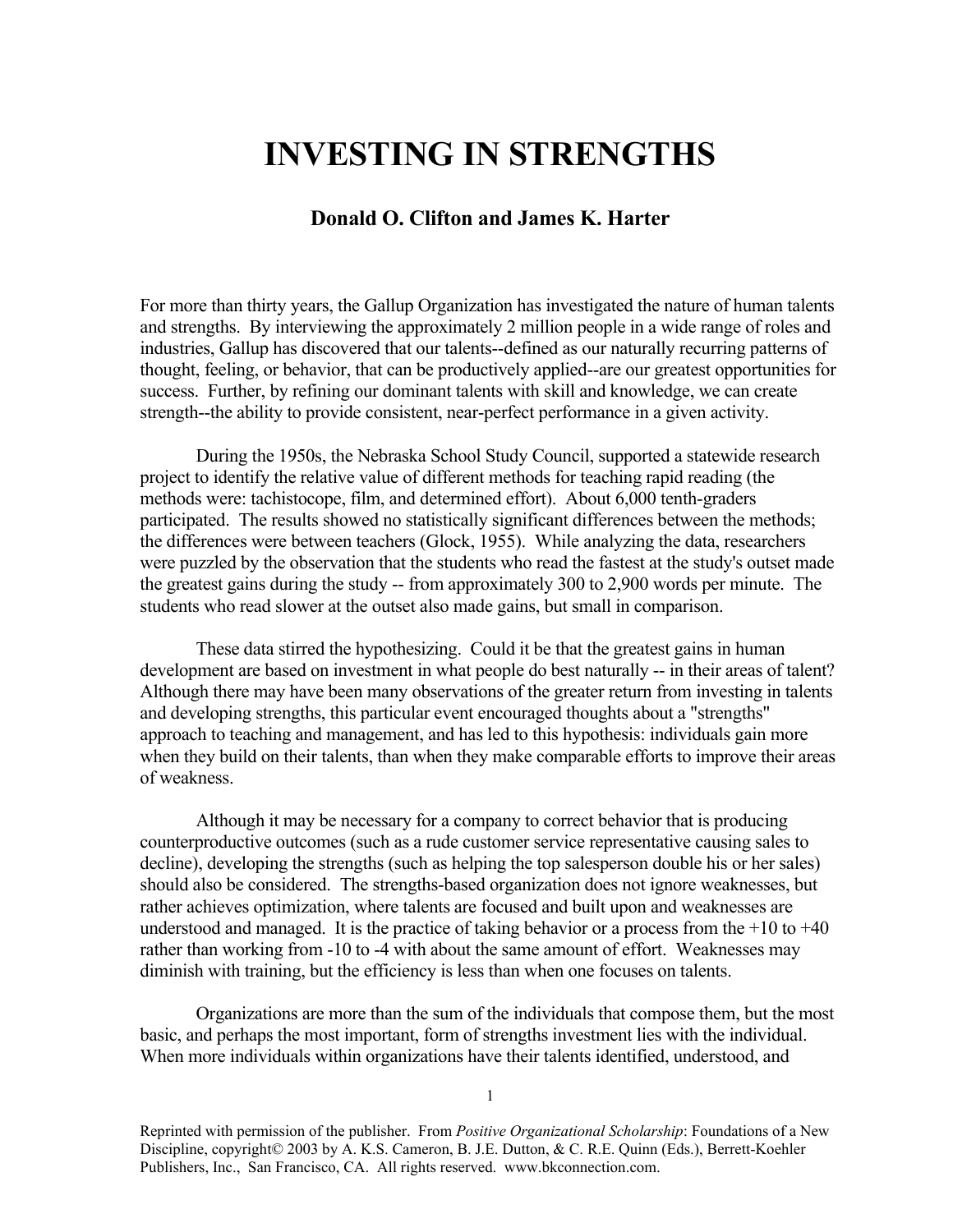integrated into their lives, the organization has greater potential (as will be illustrated later in this chapter). There may very well be a critical mass that serves as a boiling point for organizational success. Analytically, we can study both individuals and organizations from a strengths perspective.

An opportunity to test the "strengths" approach to management, organizationally, occurred in the United Kingdom. A major brewery in the 1980s managed some 7,200 public houses. Historically, when a "pub" was declining in sales (decreasing turnover), the management would install new carpets, repaint, and generally renovate the premises. As a result, there was usually an increase in productivity on average of about 15 percent. Management believed that the increase validated the investment in the low-producing pubs, even though the pub might again be performing at the lower pre-renovation sales level within a year.

The researchers' question to management was: "Why not refurbish the high-productivity pubs when they get a bit worn?" To the British, this was an "American" idea that would not work in the United Kingdom. However, one area manager thought the question had merit and agreed to refurbish eight high-volume and eight low-volume pubs. The outcomes were that the eight high-volume pubs had the greatest percentage increases and profitability, even when the percentages were computed on a much larger base. The eight high-volume pubs, on average, were seven times more profitable with the same amount of cost and effort than the average refurbished low-volume pub. Investing in the strongest pubs resulted in the greater improvement. Practical wisdom seemed to support the investment in strengths, even though the more likely (conventional) approach was to try to fix the deficits.

We then had to ask why the profitable pubs became more profitable. After considering differences in location, local competition, and other factors, it became clear that the talents of the individuals working within the pubs drove their profitability.

#### **THE STRENGTHS APPROACH AND POSITIVE PSYCHOLOGY**

Our world seems naturally predisposed to tell us in which areas we are weak. It is easy for us to notice how people are different from us and then to focus on what they lack. For instance, someone who is highly organized can easily notice that another person is disorganized and completely overlook his or her talent for relating to others. Or someone who is highly analytical may easily identify the lack of analytical talent in a coworker and ignore his or her strong focus or vision. We are keen at finding fault. A short-term solution may involve shoring up the deficits we find in others. However, another alternative may be to understand the differences and position people so they use more of who they are (their talents). Measurement of talent provides an organizing framework around positive psychological potential. When people become aware of their talents, through measurement and feedback, they have a strong position from which to view their potential. They can then begin to integrate their awareness of their talents with knowledge and skills to develop strengths.

Reprinted with permission of the publisher. From *Positive Organizational Scholarship*, copyright© 2003 by A. K.S. Cameron, B. J.E. Dutton, & C. R.E. Quinn (Eds.), Berrett-Koehler Publishers, Inc., San Francisco, CA. All rights reserved. www.bkconnection.com.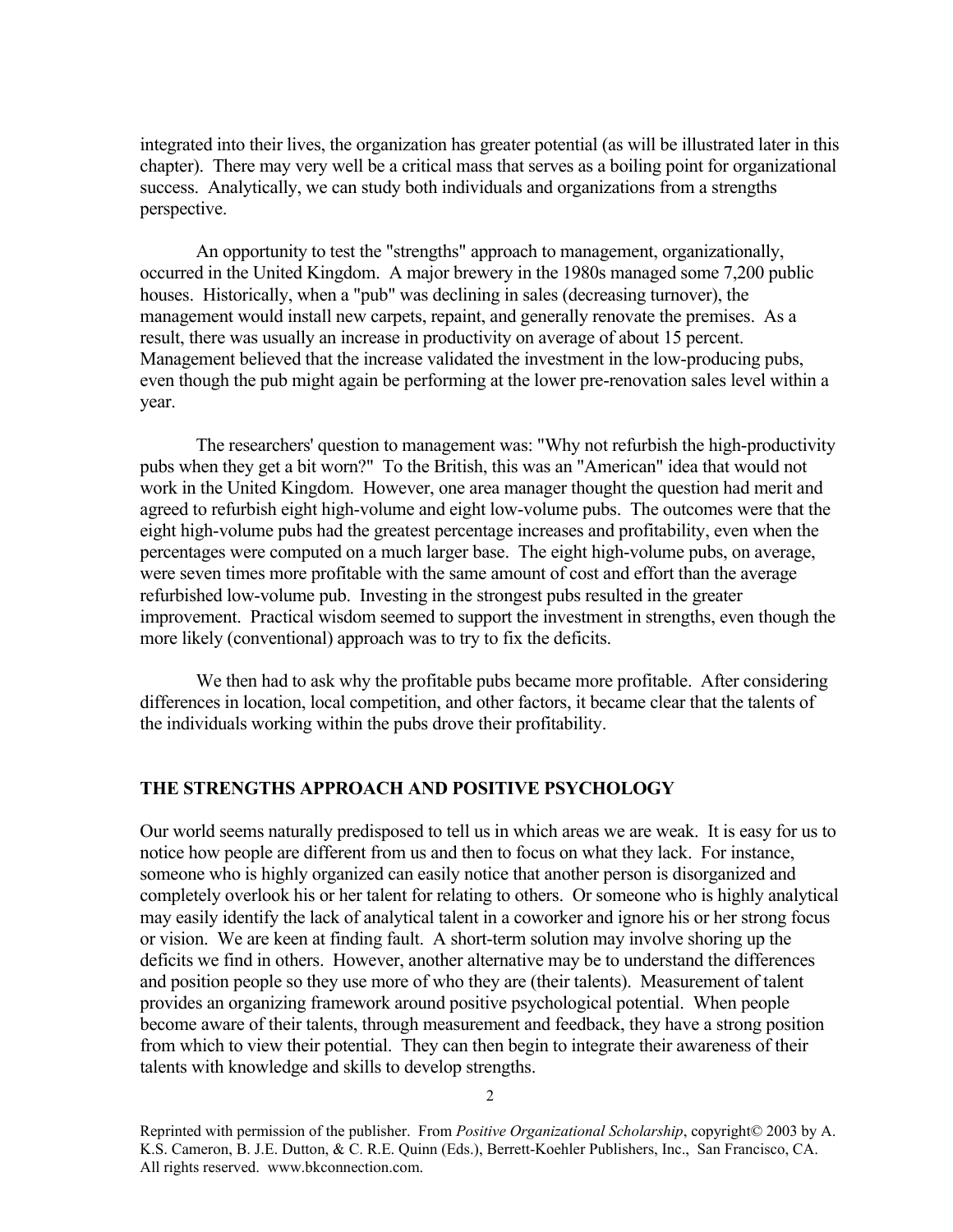Seligman and Csikszentmihalyi (2000) have proposed that the major psychological theories need to change to become more focused on virtues, as opposed to focusing exclusively on deficits. According to these authors, psychology since World War II has become a science largely about healing. It concentrates on repairing damage within a disease model of human functioning. This almost exclusive attention to pathology neglects the fulfilled individual and the thriving community. Several major psychological theories have in fact changed to undergird a new science of strength and resilience. No longer do the dominant theories view the individual as a passive vessel responding to stimuli; rather, "individuals are now seen as decision makers, with choices, preferences, and the possibility of becoming masterful, efficacious" (pp. 5-8).

Seligman (1998, 1999) highlighted three domains that are in need of further exploration and that form an organizing framework for positive psychology: positive, personal and interpersonal traits, positive subjective experience, and positive institutions and communities. The "strengths" approach relates to all three domains, but more specifically can be seen as identification of positive personal and interpersonal traits (talents) in order to position and develop individuals to increase the frequency of positive subjective experience. A critical mass of individuals having positive subjective experience explains one important domain in positive institutions and communities.

At the individual level, the "strengths" approach, at its optimum, involves identification of talent, integration into one's view of self, and changed behavior. Consider the following representative quotes from self-reflection interviews following a strengths approach to development:

Identification: "When my [talent] is kicking in, I take notice of it and recognize it. Before learning about [my talent], I didn't even realize that it was [a talent]." "Knowing [my talent] gives me more confidence and hope for myself." "Where 'over-analytical' was a bad thing, now it is great."

Integration: "Learning about [my talent] has definitely helped me to understand the reasoning behind some of my actions." "[Learning about my talent] has started a habit of self-reflection." "I think about [my talent] all of the time. In certain situations I think about how I can apply it to be more effective."

Changed Behavior: "I am using [my talents] in order to learn better. For example, one of my [talents] is 'relator'; and I have formed study groups in my classes." "My [talent] of 'command' helps me to take control and initiate things in my life." "Actively using [my talent] causes further engagement that act like a cycle, causing me to invest more of [my talent]."

People and organizations can develop strengths by refining their talents with knowledge and skills. A strength is the ability to provide consistent, near-perfect performance in a given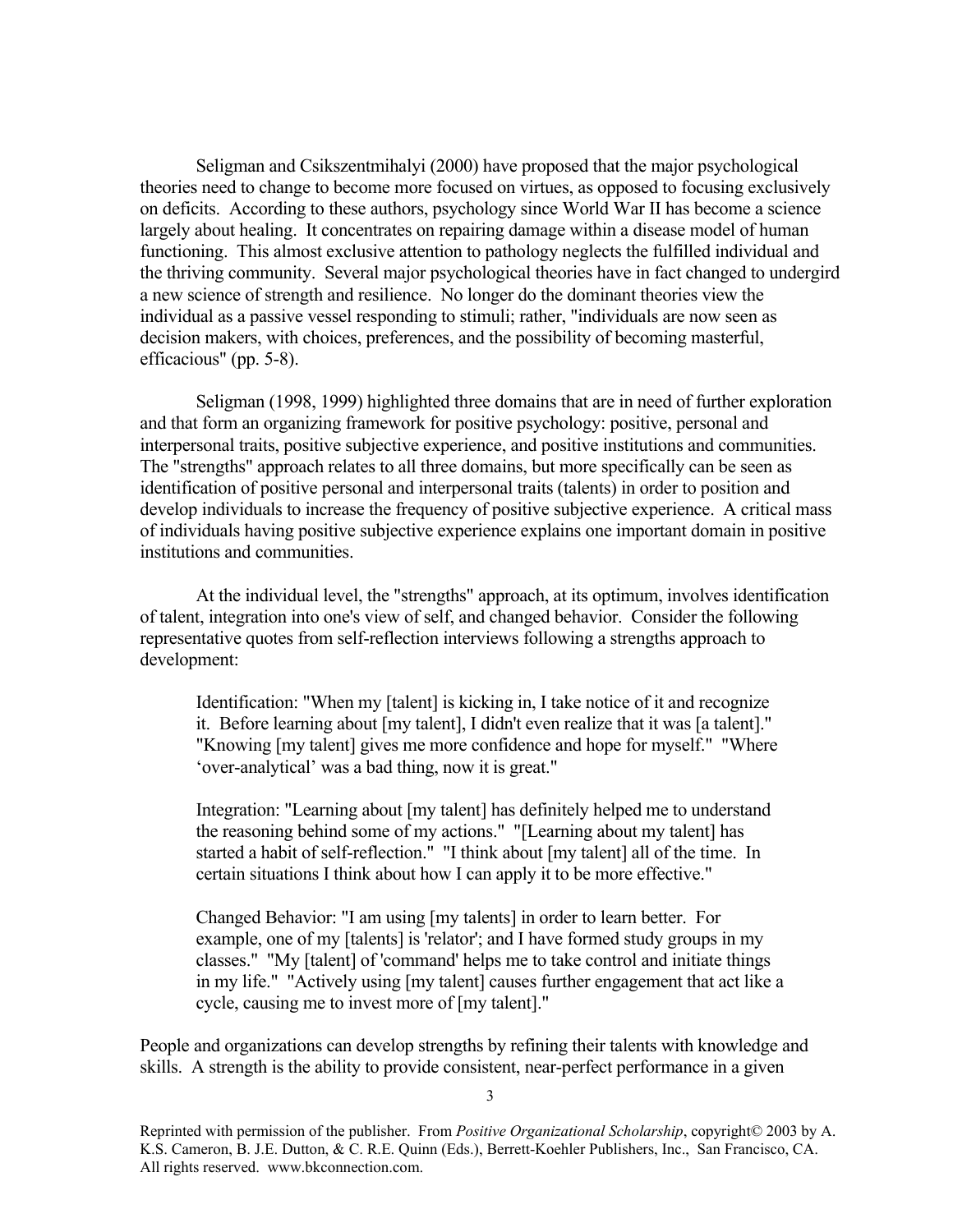activity. An individual strength might be the person's ability to manage several activities at the same time flawlessly, or an organizational strength might be its capacity for constant innovation.

In terms of the individual, talents are the basis for approaching the person's full potential. Once dominant talents are identified, a person can thoughtfully appeal to them and determine how often they will be expressed. Once dominant talents are refined with knowledge and skills, they can become strengths. The more a strength is exercised, the more integrated and stronger it becomes. Identified talents can be used the way a composer chooses the available notes of music to create a beautiful song. Teachers, mentors, and parents my accelerate the development of individuals by basing their expectations for a person on his or her talents. We relate this to the enduring nature of positive emotions (see Chapter 11), which served to broaden and build the individual's thoughts and actions and produce enduring resources for the future.

Clausen (1998) and Aldwin, Sutton, and Lachman (1996) have studied self-perceived psychological growth and change (psychological turning points) and found that positive events can trigger many enduring turning points in individual lives. Identifying and understanding talents, for many individuals, can become positive turning points, triggering changes on how people view themselves in the context of the world around them.

#### **RESEARCH ON STRENGTHS DEVELOPMENT**

Over the course of the last thirty years, Gallup researchers have conducted hundreds of studies related to some aspect of strengths development. The Gallup researchers have collected data from many sources: hospitality, food service, financial organizations, schools, higher education, and health units. The data signal the advantages of building on the strengths of individuals and organizations. Underlying much of this research was a focus on the study of excellence, or high performance. Gallup workplace research includes studies of successful managers, teachers, and employees in a wide range of industries. Gallup's database on workplace opinions includes 2.24 million employees and 198,476 work units in 221 organizations from 1999 to 2001. Given this large database, researchers have conducted studies to assess the characteristics of successful managers and work teams.

#### **How Great Managers Manage**

One angle from which to view the strength approach to management is to ask successful managers how they manage employees. Manager "success" is often difficult to consistently assess across organizations that value and measure out- comes differentially. As such, definitions of performance vary, but typically include indices such as productivity (revenue in business), profitability, employee retention, customer loyalty, and safety. Substantial predictive validities have been established between structured interview measures of manager "talents" and future manager performance (Schmidt & Rader, 1999). In a recent study of more than 2,000 managers in the Gallup database, Gallup researchers studied the responses of managers to openended questions related to management of individual talents versus weaknesses. In comparison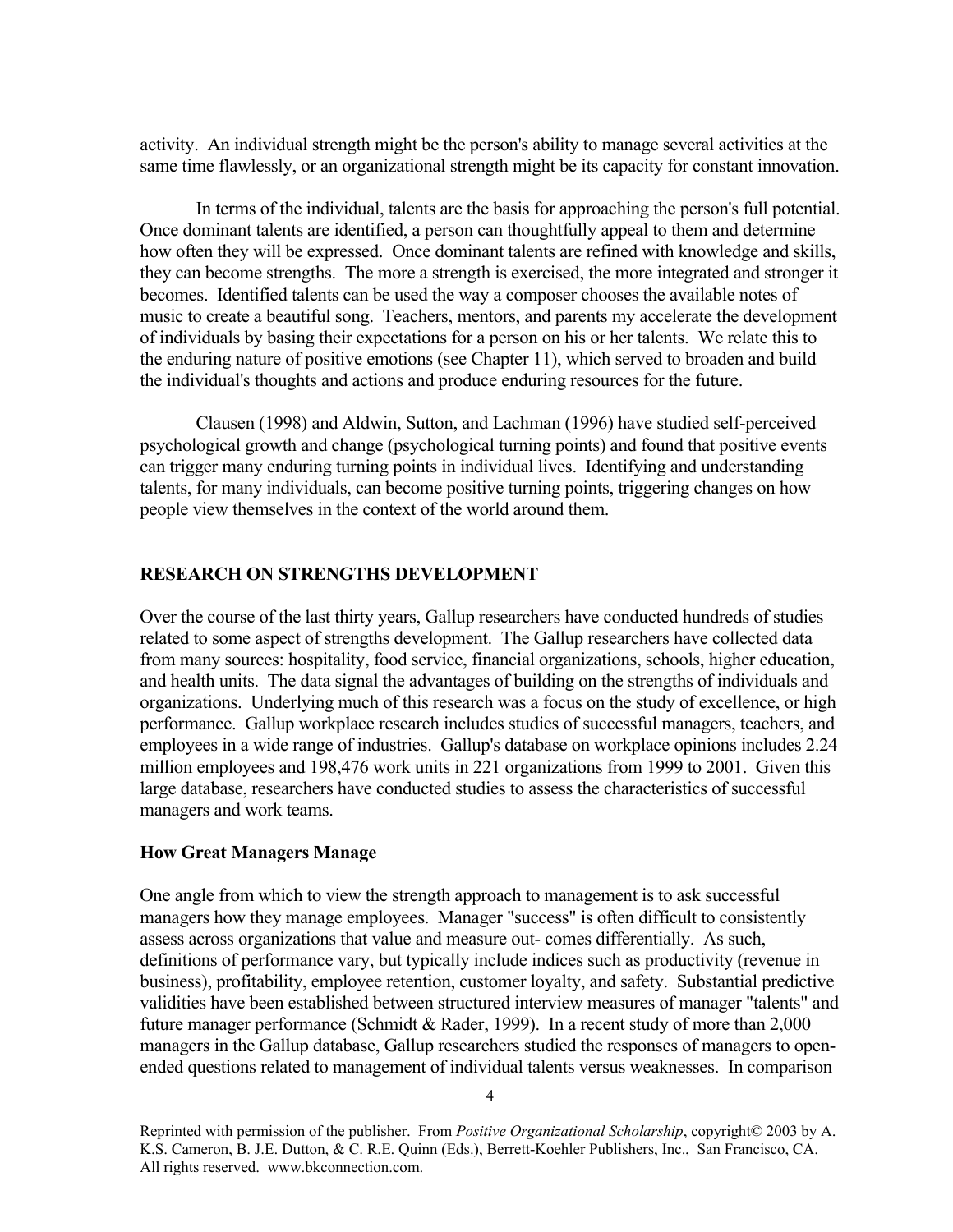to poor-performing managers, top-performing managers (based on composite performance) were more likely to indicate that they spend time with high producers, match talents to tasks, and emphasize individual strengths versus seniority in making personnel decisions. Probability of success (above median performance) was 86 percent (1.9 times) greater for managers with a "strengths versus non-strengths" approach (Gallup Organization, 2002). Managers with a strengths-based approach nearly double their likelihood of success.

#### **Employee Engagement**

In our workplace research on employee engagement (Harter, Schmidt, & Hayes, 2002), we have repeatedly asked employees whether they "have the opportunity to do what they do best every day." While one in five employees strongly agree with this statement, those work units scoring higher on this one perception have substantially higher performance. In a study of 10,885 work units (308,798 employees) in 51 companies, work units scoring above the median on this statement "At work, I have the opportunity to do what I do best every day" have 44 percent (1.4 times) higher probability of success on customer loyalty and employee retention, and 38 percent (1.4 times) higher probability of success on productivity measures (Harter & Schmidt, 2002). "Success" is defined as exceeding the median performance within one's own company, across work units. The differences in probability of success can amount of millions of dollars to large organizations (Harter, Schmidt, & Hayes, 2002). Managers who create environments in which employees have a chance to use their talents have more productive work units with less employee turnover.

#### **Pre-Post Studies with Control Groups**

Recently, Gallup researchers began experimental and quasi-experimental studies of talent identification, feedback, and strengths development activities within select organizations. For instance, in a large automobile manufacturer, two teams were assigned to a "study group" and a "control group" (one team considered high performing and another team considered low performing) in which individuals were administered the "StrengthsFinder" assessment (Buckingham & Clifton, 2001) and given feedback, both individually and in group sessions, with follow-up developmental activities related to each individual's dominant talents (Connelly, 2002). Postintervention measurements of employee engagement (via Gallup's "Q12" instrument; Harter, Schmidt, & Hayes, 2002) in productivity were conducted six months later. Results indicated that the study group ( $n = 48$ ) grew in engagement by significantly more ( $d =$ 0.72) standard score units than the control group ( $n = 297$ ). Additionally, the study group grew in productivity by 50 percent more than the control group did.

A second study was completed in a healthcare organization (Black, 2001), in which 9 hospitals were assigned various strengths-based interventions over a three-year period, and then compared to a control group of the remaining 151 hospitals. Hospitals using the talent identification and strengths developmental interventions grew significantly (from the first year to the third year) in employee engagement in comparison to a control group  $(d = 0.86)$ .

Reprinted with permission of the publisher. From *Positive Organizational Scholarship*, copyright© 2003 by A. K.S. Cameron, B. J.E. Dutton, & C. R.E. Quinn (Eds.), Berrett-Koehler Publishers, Inc., San Francisco, CA. All rights reserved. www.bkconnection.com.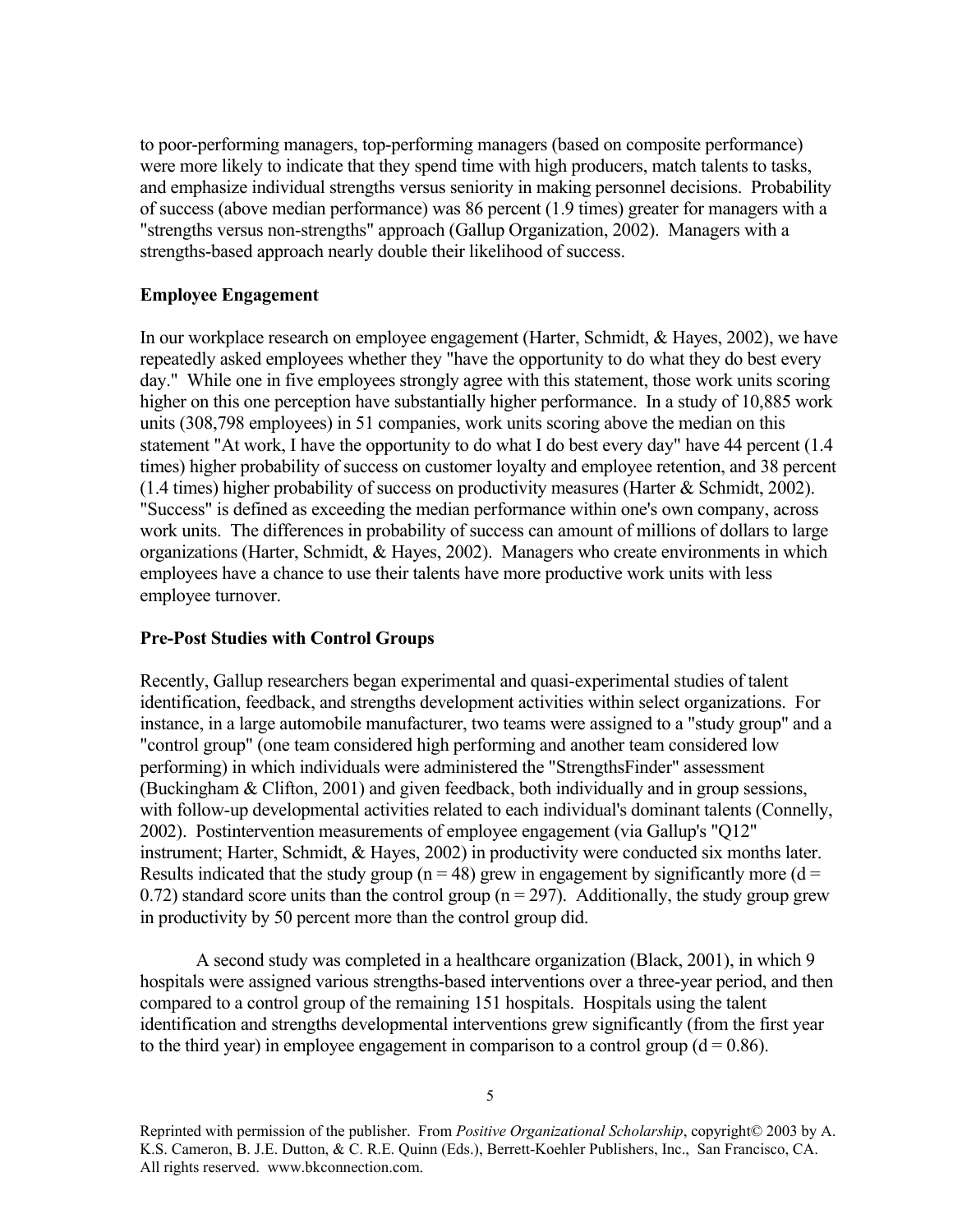Accumulating multiple-year employee engagement studies across sixty-five companies, Table 8.1 compares the standard score units in growth in employee engagement for four companies (manufacturing, retail, healthcare, and technology industries) using talent identification and strengths development interventions for two consecutive years, and comparison to the remaining sixty-one companies in the database over the same time span. The comparison sample used other types of employee engagement interventions (such as survey feedback and action planning groups), but not direct strengths-based interventions. From the first to the second year, change in the study group exceeded that in the control group  $(d = 0.65)$ on employee engagement, and was substantially greater over the first to the third year  $(d =$ 1.15).

The differences observed at the company level are substantial and measured over substantial time periods. Translating these results into practical terms through standard utility analysis techniques (Schmidt, Hunter, McKenzie, & Muldrow, 1979; Schmidt and Rauschenberger, 1986), the differences in employee engagement amount to differences in dollar value of productivity of more than \$1,000 per person. For companies of 1,000 employees, this relates to more than \$1 million. The size of companies given the interventions in this study averages approximately 5,400 employees. As such, the utility for these companies translates into more than \$5.4 million.

| Table 8.1                                                          |  |
|--------------------------------------------------------------------|--|
| Growth in Employee Engagement (Standard Score Units—Company Level) |  |

|                 | <b>Change Year 1-2</b><br>$d = 0.65$ | <b>Change Year 1-3</b><br>$d = 1.15$ |  |
|-----------------|--------------------------------------|--------------------------------------|--|
| Study Group*    | 1.15                                 | 2.10                                 |  |
| Control Group** | 0.50                                 | 0.95                                 |  |

\*Companies using strengths identification and development interventions.

Strengths were identified by administering StrengthsFinder (Buckingham & Clifton, 2001).

Strengths development was conducted through individual and group sessions integrating strengths into one's daily work life. Year 1-2 and Year 1-3: 4 companies, 21,783 employees.

\*\*Companies using various employee engagement interventions. Year 1-2: 61 companies, 423,868 employees. Year 1-3: 20 companies, 221,543 employees.

#### **Studies in Education**

The work of Chip Anderson at the University of California--Los Angeles involved measuring students' talents, giving them feedback on their talents, and helping them integrate their talents into their lives, over the course of a semester. In reviewing presemester and postsemester selfreflection surveys ( $n = 212$ ), Rath (2002) found significant growth among students on self-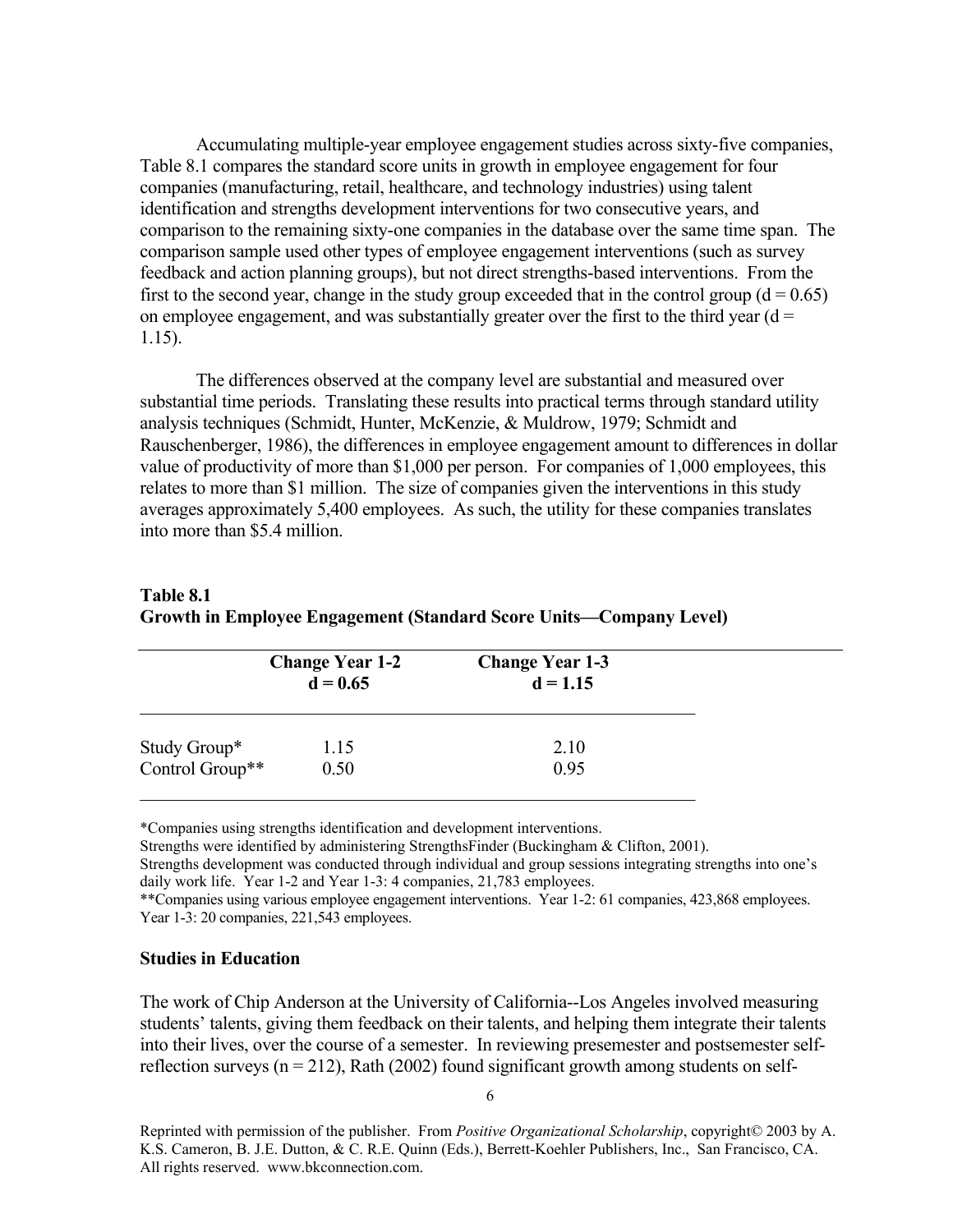confidence, direction, desire to develop the strengths of themselves and others, and desire to learn more about their own strengths. Dependent t-tests revealed significant differences on all of the above factors. On the overall self-reflection scale, the group grew by 0.39 standard score units ( $t = 7.25$ ,  $p < 0.01$ ).

Several studies of pre-post strength intervention have been conducted in educational institutions. From 1994 to 1997, Gallup researchers studied students in an urban school in Chicago (Harter, 1998). In each year, a randomly selected group of teachers were taught a talent identification structured interview, and then administered the interview to incoming freshmen and gave them feedback on their talents (study group of 807 students). A control group of approximately half the students  $(n = 841)$  were not given the interview or feedback. The student were tracked to the end of their first semester on grades, tardiness, and absenteeism. Weighted average effect size comparisons across the four years indicated 0.31 standard score units less tardiness for the study group (0.78 fewer times tardy per student) and 0.33 standard score units fewer days absent for the study group (3.8 fewer days absent per student). Additionally, the study group received an average of 0.15 standard score units higher GPAs in comparison to the control group.

Recently, Williamson (2002) tested a study group of thirty-three students and a control group of forty students. The study group received feedback on their talents, both individually and in group form, and the control group did not. At the end of the semester, the study group achieved GPAs of 0.47 standard score units higher than those in the control group. The high school GPAs of the two groups were not significantly different. The retention rate for the study group was 97 percent, compared to 87 percent for the control group ( $z = 1.43$ ).

In another recent study of 150 University of Nebraska business students (Hodges, 2002) over the course of a semester, intervention was varied across three groups of students. Group 1 was administered a StrengthsFinder assessment and given written feedback (talent identification). Group 2 was given the same intervention as Group 1, and in addition was given access to an "e-learning" program to learn more about their talents. Group 3 was given the same intervention as Group 2, with an additional thirty-minute consulting call from a trained strengths consultant. Each group was given pre- and postadministration of a "state hope" scale (Snyder et al., 1996). The pre-post change scores were 0.03 standard score units for Group 1, 0.17 for Group 2, and 0.36 for Group 3. Group 3, which received strengths identification, plus the most substantial level of developmental intervention, grew in "state hope" by 0.33 more standard score units than Group 1, which received only the talent identification intervention ( $p<0.05$ ).

#### **Summary of Research to Date**

Findings in business indicate that top-performing managers have an approach to management that focuses on developing the strengths of the individuals they manage. In a sense, top highperforming managers have been ahead of their time in doing what is psychologically most efficient: they affect engagement and productivity by understanding and positioning individual differences in their employees. Work places with a higher proportion of employees indicating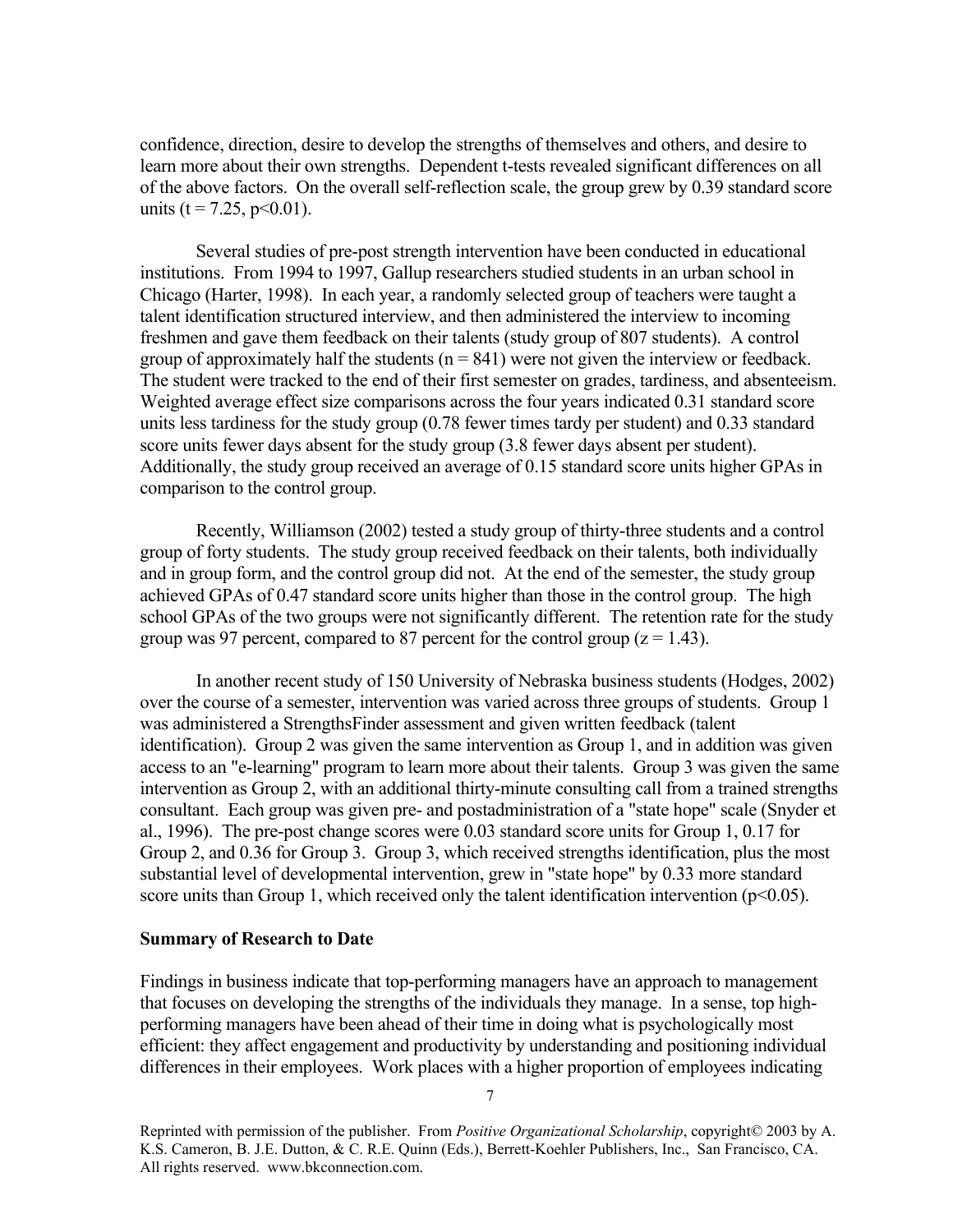they "have the opportunity to do what they do best every day" are more productive, have higher customer loyalty, and have lower turnover. Businesses studied that have adopted a strengthsbased approach to individual development have seen the greatest gains in employee engagement, and hence productivity. The effect sizes at the organizational level are substantial (d values above 0.5).

In education, there is initial evidence that talent identification and strengths development for students relates to gains in GPA, state hope, and self-confidence, and declines in absenteeism and tardiness. Most of the observed effect sizes are substantial (d values from 0.2 to 0.4) at the individual level.

#### **INDIVIDUAL DIFFERENCES--THE WHY**

Numerous studies of personality, behavior genetics, intelligence, interests, and values have documented high variability across individuals. Genetic research suggests a substantial trait component in personality and intelligence constructs (Bouchard et al., Tellegen, 1990; Bouchard, 1997), among other constructs. However, such research should not be misinterpreted into suggesting that people are fatalistically static. Rather, the findings of high genetic composition may hint that how people most efficiently grow and develop is dynamically related to who they are to begin with. Other "attitudinal" constructs, such as job satisfaction, have a weaker genetic component (Arvey, Bouchard, Segal & Abraham, 1989). This, we believe, is highly related to the success of a strengths approach to teaching and management. People can change on the "changeables" (satisfaction, subjective well-being, engagement, performance, etc.), but most efficiently through who they are to begin with (their inherent talents).

There are contemporary approaches to individual development (reviewed in Shippmann et al., 2000), many of which do not clearly differentiate between constructs on the basis of possible predisposition. Such approaches attempt to measure many constructs and development programs are generally mapped to the following course:

Measure many constructs.

Identify strengths and weaknesses.

Fix the weaknesses.

If the psychologist or practitioner does not differentiate between the constructs that have high genetic makeup (personality and intelligence) and those that are more "changeable" (job satisfaction, attitudes, and skills), the development program is likely inefficient, or of unknown efficiency. A development program designed to develop strengths would be mapped to the following course:

Measure constructs most likely to be predisposed.

8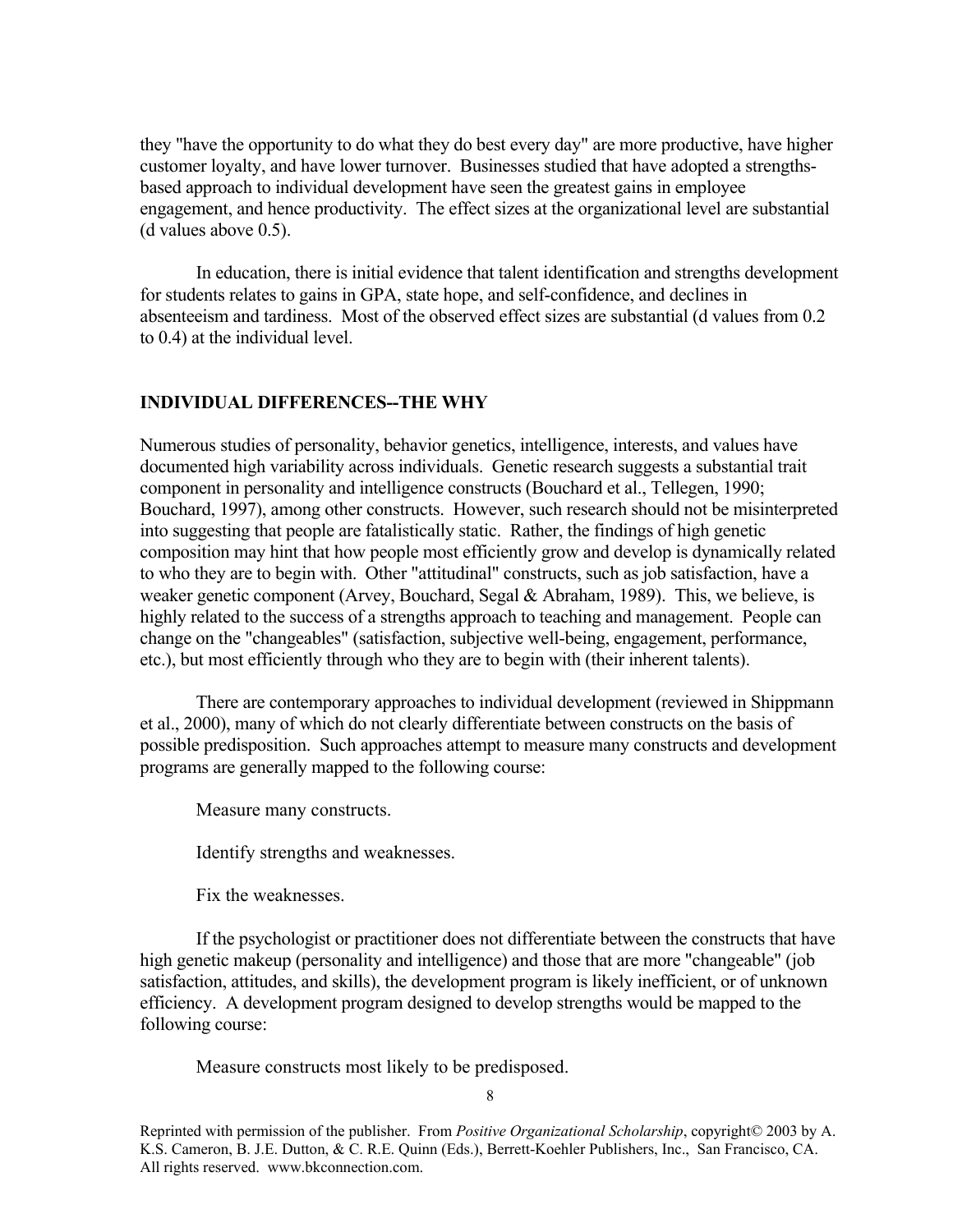Identify talents and weaknesses.

Focus maximum learning on talents.

Integrate activities of one's life around talents, and manage around weaknesses (finding complementary partners, etc.).

Focus change on constructs that are changeable (Seligman, 1994), rather than the missing "traits."

The strengths approach to organizational development is a likely antecedent to many constructs explored in the field of positive psychology, including subjective well-being (Diener, 2000), optimism (Peterson, 2002), positive emotions (Fredrickson, 2000), physical health (Salovey, Rothman, Detweiler, & Steward, 2000), and creativity (Cassandro & Simonton, 2002). More empirical research is needed to study these linkages.

#### **DISCUSSION AND NEEDED RESEARCH**

To date, evidence of various types suggests that a strengths-based focus on development relates to gains in the form of outcomes such as employee engagement, school achievement, attendance, productivity, and hope. Many, although not all, of these studies measured shortterm gain scores. Continuing to stretch these studies and interventions out to longitudinal designs is important. As well, it is important to continue to understand the lasting effect of strengths-based interventions, the number and frequency of such interventions, and their relation to long-term upward spirals.

Examples of some research questions include: How enduring are various strengths interventions? At what point does consistently applying one's strengths reach a threshold at which one has an integrated, fulfilling life? What are the long-term organizational outcomes of a strengths-based approach to education and management? To what extent does self-awareness prior to talent identification interact with the relationship between strengths approaches and various outcomes? To what extent does a Pygmalion effect explain short-term changes?

There is need for more research designs that specifically test the impact of "focus on weakness" versus "focus on strength and manage weakness"; however, we would caution that the investigators clearly differentiate between constructs with high "trait" composition and those with less documented "trait" composition. There is also an ongoing need for more controlled experimental studies, in which the intervention steps are clearly identified, applied, and studied in an organizational context where most people have a chance to apply their strengths. The interventions that lead to desired positive outcomes may be individually specific (that is, it is possible that an interaction between the individual and intervention type explains unique variance in desired outcomes).

Reprinted with permission of the publisher. From *Positive Organizational Scholarship*, copyright© 2003 by A. K.S. Cameron, B. J.E. Dutton, & C. R.E. Quinn (Eds.), Berrett-Koehler Publishers, Inc., San Francisco, CA. All rights reserved. www.bkconnection.com.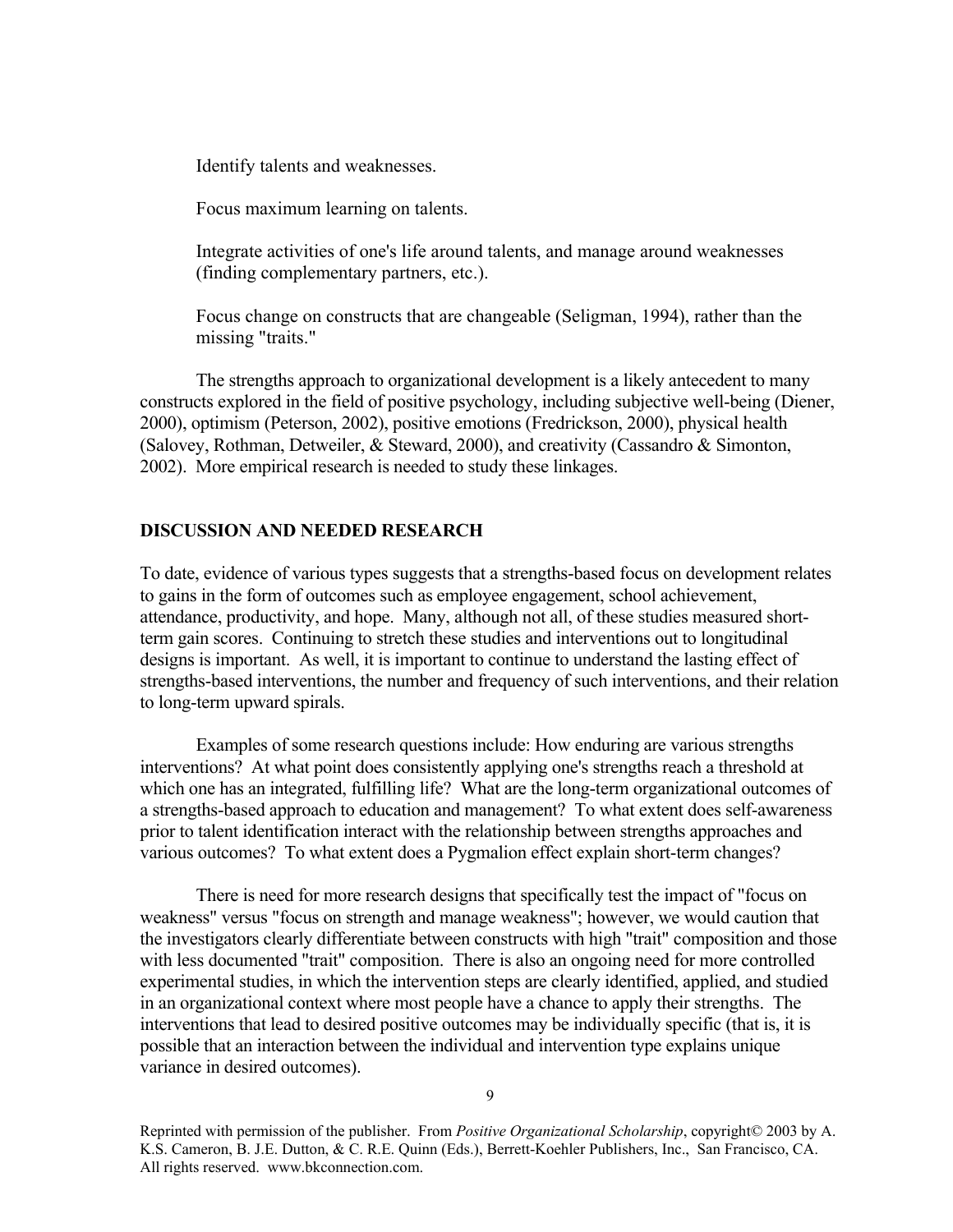In a recent poll (Gallup Organization, 2002), we found that employees' perceptions of their organizational leaders and the future of the organization was significantly more positive if the employees felt "the leadership of the organization focuses on the strengths of each person." Developing sustainable positive momentum in an organization is, in part, a function of developing systems that increase the opportunity for talent identification and strengths development for each individual.

#### **REFERENCES**

Aldwin, C. M., Sutton, K. J., & Lachman, M. (1996). The development of coping resources in adulthood. *Journal of Personality*, 64:837-871.

Arvey, R. D., Bouchard, T. J., Jr., Segal, N. L., & Abraham, L. M. (1989). Job satisfaction: Environmental and genetic components. *Journal of Applied Psychology,* 74:187-192.

Black, B. (2001). The road to recovery. *Gallup Management Journal,* 1:10-12.

Bouchard, T. J., Lykken, D. T., McGue, M., Segal, N. L., & Tellegen, A. (1990). Sources of human psychological differences: The Minnesota study of twins reared apart. *Science,* 250:223-228.

Bouchard, T. J., Jr. (1997). Genetic influence on mental abilities, personality, vocational interests and work attitudes. *International Review of Industrial and Organizational Psychology,* 12:373-395.

Buckingham, M., & Clifton D. O. (2001). *Now, discover your strengths.* New York: Free Press.

Cassandro, V. J. & Simonton, D. K. (2002). Creativity and genius. In Keyes & Haidt (Eds.), *Flourishing: Positive psychology and the live well lived* (pp.163-184).

Clausen, J. A. (1998). Life reviews and the life stories. In Giele, J. Z., & Elder, G. H. (Eds.), *Methods of life course research: Qualitative and quantitative approaches* (pp. 189- 212).

Connelly, S. (2002). All together now, *Gallup Management Journal*, 2:12-18.

Czikszentmihalyi, M. (1990). *Flow: The psychology of optimal experience.* New York: HarperCollins.

Diener, E. (2000). Subjective well-being: The science of happiness and a proposal for a natural index. *American Psychologist*, 55(1):34-43.

Reprinted with permission of the publisher. From *Positive Organizational Scholarship*, copyright© 2003 by A. K.S. Cameron, B. J.E. Dutton, & C. R.E. Quinn (Eds.), Berrett-Koehler Publishers, Inc., San Francisco, CA. All rights reserved. www.bkconnection.com.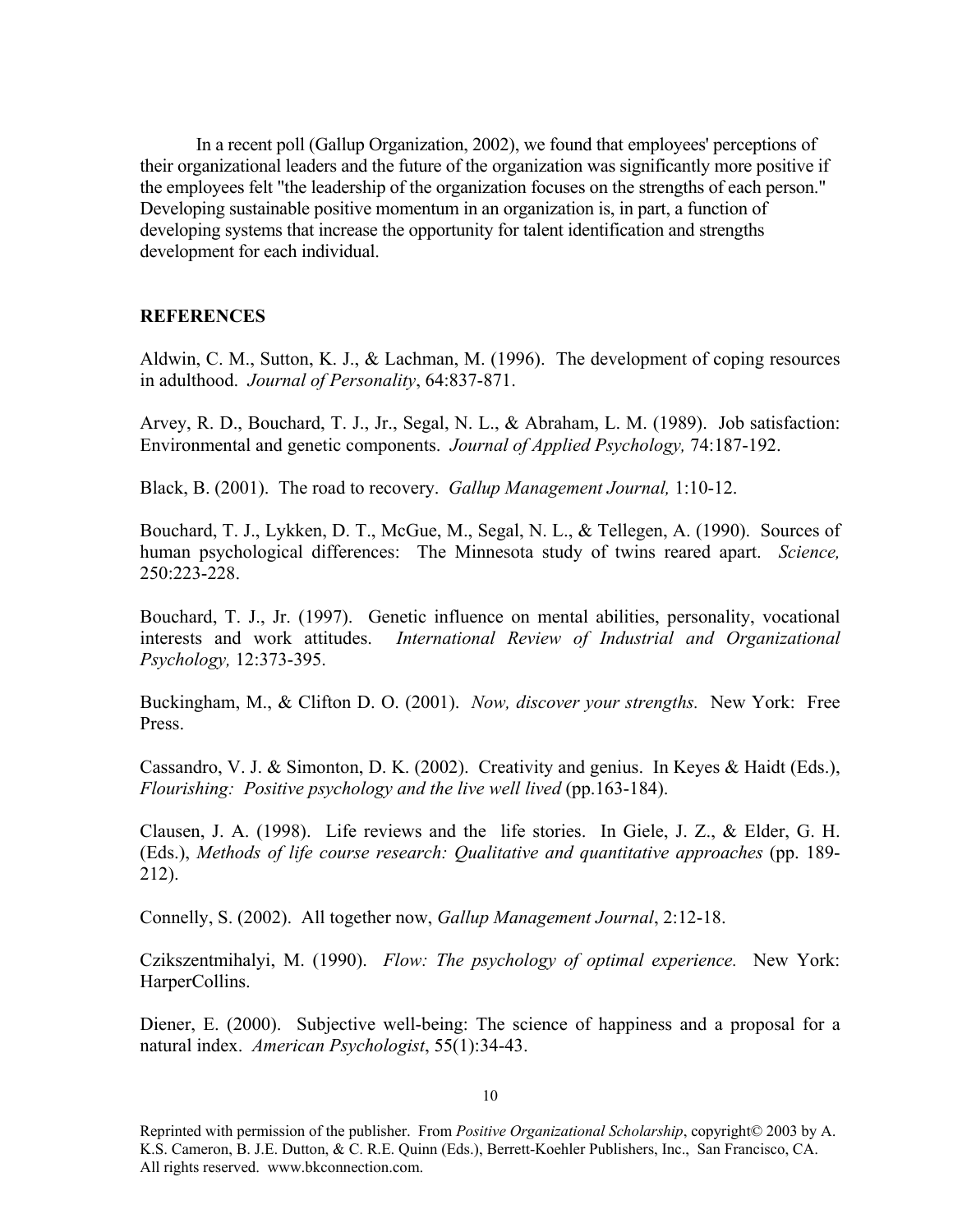Fredrickson, B. L. (2000). Why positive emotions matter in organizations: Lessons from the broaden-and-build model. *Psychologist Manager Journal,* 4(2):131-142.

Gallup Organization. (2001). Summary of selection research item bank. Internal Company Database.

------(2002). Workplace poll. Internal Research Document, July.

Glock, J. W. (1955). The relative value of three methods of improving reading: Tachistoscope, films, and determined effort. Ph.D. thesis, University of Nebraska-Lincoln.

Harter, J. K. (1998). Gage Park High School research study. Gallup Technical Report.

Harter, J. K., & Schmidt, F. L. (2002). Employee engagement, satisfaction, and businessunit-level outcomes: Meta-analysis. Gallup Technical Report.

Harter, J. K., Schmidt, F. L., & Hayes, T. L. (2002). Business-unit-level relationship between employee satisfaction, employee engagement, and business outcomes: A metaanalysis. *Journal of Applied Psychology,* 87:2.

Hodges, T. (2002). An experimental study of strengths investment and changes in state hope. Technical Report.

Peterson, C. (2002). The future of optimism. *American Psychologist*, 55(1):44-55.

Rath, T. C. (2002). Measuring the impact of Gallup's strength-based development program for students. Technical Report.

Salovey, P., Rothman, A. J., Detweiler, J. B., & Steward, W. T. (2000). Emotional states and physical health. *American Psychologist,* 55(1):99-109.

Schmidt, F. L., Hunter, J. E., McKenzie, R. C., & Muldrow, T. W. (1979). Impact of valid selection procedures on work-force productivity. *Journal of Applied Psychology*, 64(6):609- 626.

Schmidt, F. L., & Rader. (1999). Exploring the boundary conditions for interview validity: Meta-analytic validity findings for a new interview type. *Personnel Psychology,* 52:445-464.

Schmidt, F. L., & Rauschenberger, J. (1986). Utility analysis for practitioners. Paper presented at the first annual conference of the Society for Industrial and Organizational Psychology , Chicago, April.

Seligman, M.E.P. (1994). *What you can change and what you can't.* New York: Knopf. ------(1998). Positive social sciences. *APA Monitor;* 29(4):2-5

<sup>11</sup>

Reprinted with permission of the publisher. From *Positive Organizational Scholarship*, copyright© 2003 by A. K.S. Cameron, B. J.E. Dutton, & C. R.E. Quinn (Eds.), Berrett-Koehler Publishers, Inc., San Francisco, CA. All rights reserved. www.bkconnection.com.